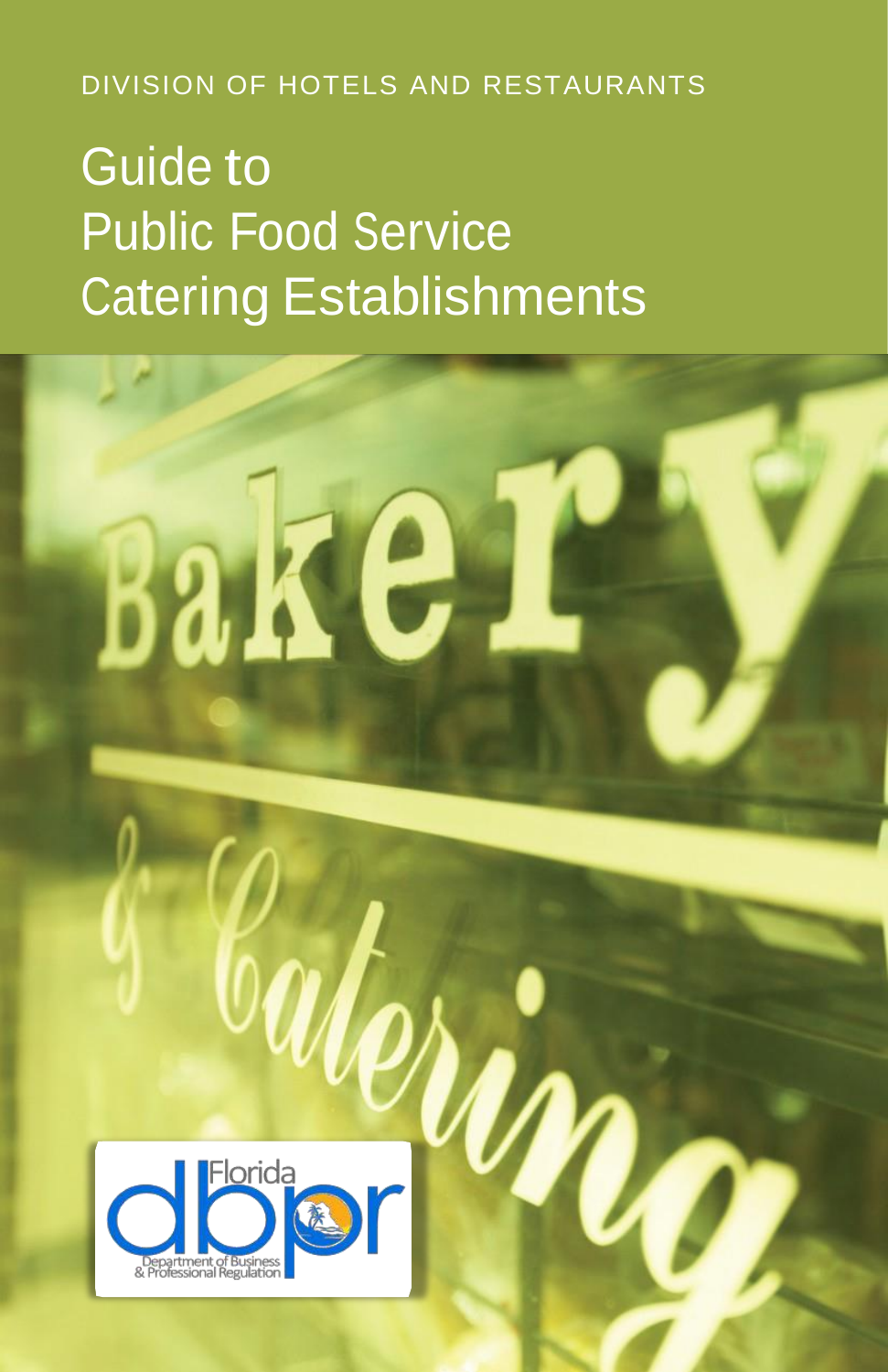# **Catering**

The Division of Hotels and Restaurants classifies caterers as any public food service establishment where food or drink is prepared for service elsewhere in response to an agreed upon contract, function, or event (61C-1.002(5)(a)3, FAC). Most catering operations must be licensed by the Division.

## **Licensing**

Catering operations must meet all applicable standards of a public food service establishment as provided in rule. All food storage and food preparation operations must be conducted in an approved, licensed food service establishment. No food operations can be conducted in a private residence.

Any public food service establishment, including mobile food dispensing vehicles (MFDV), licensed by the Division of Hotels and Restaurants can provide catering services without holding a separate catering license from the Division.

If a caterer shares a commercial kitchen permitted by the Florida Department of Health, that department also regulates the caterer.

If an independent caterer shares a commercial kitchen licensed by the Florida Department of Agriculture and Consumer Services, then the Division of Hotels and Restaurants will license and regulate the caterer unless they exclusively prepare or serve only traditional bakery goods such as cakes, pastries, bagels, or confections.

If an independent caterer shares the premises of an establishment currently licensed by the Division of Hotels and Restaurants, the caterer must obtain a separate license. The caterer is considered an operator of a public food service and is subject to all applicable requirements of law and rule.

## **Applying for a Catering License**

To apply for a new catering establishment license go to our website and apply online through DBPR's Online Services portal. If sharing an existing licensed kitchen, we recommend a paper application so that the existing licensed establishment can be verified. Mail the paper application to the address listed on the last page of this brochure.

License fees are posted online and resource links, including applications and license guides, are included in the Helpful DBPR Links section of this brochure.

## **Personal Chefs**

Personal chefs are individuals contracted to prepare and serve food at a private party or for single household utilizing privately owned, onsite equipment. They do not prepare or store food before or after the event. Personal chefs do not bring anything with them or take anything away. Personal chefs do not fall under the Division's regulation.

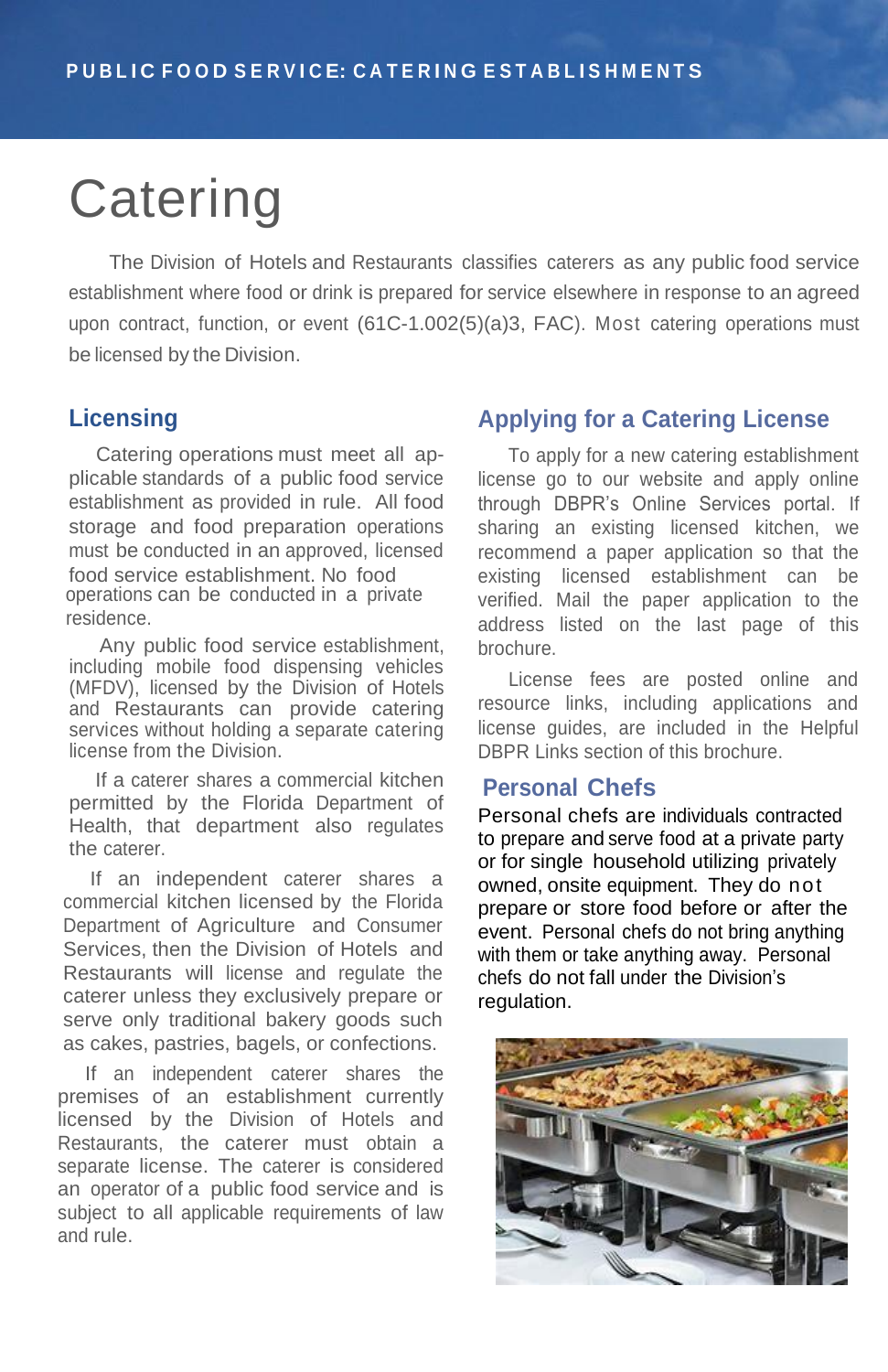



# **When is Plan Review Required?**

Plan review is required if a caterer constructs or uses a space that is:

- Newly built;
- Converted from another use:
- Remodeled; or
- Re-opened after being closed at least one year.

Plan review is not required if a caterer uses a space that is:

 A commercial kitchen already licensed by the Division (a licensing inspection is still required).

# **Guidelines for Preparing Food Service Plans**

If a plan review is required, apply online and upload the required documents as part of the online application process. Complete information concerning plan review is available on the Division's website. The required documents for a food service plan review will include the following:

- The intended menu
- Proposed building layout
- Site plan (if applicable)
- Identification of all food service related equipment
- Construction finishes (walls, floors, ceilings and baseboards/cove base) in all food service related areas

*Plans should be drawn to scale.*

# **Filing Plans**

Plans are reviewed in the order of acceptance on a first come, first served basis. The plan reviewer will make every effort to process each plan as efficiently as possible and will inform the applicant or designated representative within 30 days as to the status of the review.

# **Helpful DBPR Links**

## **Apply for a License Online**

[https://www.myfloridalicense.com/intentions](https://www.myfloridalicense.com/intentions2.asp?chBoard=true&SID=&boardid=200) [2.asp?chBoard=true&SID=&boardid=200](https://www.myfloridalicense.com/intentions2.asp?chBoard=true&SID=&boardid=200)

## **Apply for a License at a Shared Kitchen Already Licensed by DBPR**

[http://www.myfloridalicense.com/dbpr/hr/for](http://www.myfloridalicense.com/dbpr/hr/forms/documents/application_packet_for_food_service_license.pdf) [ms/documents/application\\_packet\\_for\\_food](http://www.myfloridalicense.com/dbpr/hr/forms/documents/application_packet_for_food_service_license.pdf) service\_license.pdf

### **Licensing Guides**

[http://www.myfloridalicense.com/DBPR/hot](http://www.myfloridalicense.com/DBPR/hotels-restaurants/licensing/licensing-guides/) [els-restaurants/licensing/licensing-guides/](http://www.myfloridalicense.com/DBPR/hotels-restaurants/licensing/licensing-guides/)

#### **Licensing Fees**

[http://www.myfloridalicense.com/dbpr/licens](http://www.myfloridalicense.com/dbpr/license-fee-calculator/) [e-fee-calculator/](http://www.myfloridalicense.com/dbpr/license-fee-calculator/)

### **Plan Review**

[http://www.myfloridalicense.com/DBPR/hot](http://www.myfloridalicense.com/DBPR/hotels-restaurants/licensing/plan-review/) [els-restaurants/licensing/plan-review/](http://www.myfloridalicense.com/DBPR/hotels-restaurants/licensing/plan-review/)

#### **Email Plan Review**

[dhr.planreview@myfloridalicense.com](mailto:dhr.planreview@myfloridalicense.com)

#### **Email the Division**

[dhr.info@myfloridalicense.com](mailto:dhr.info@myfloridalicense.com)